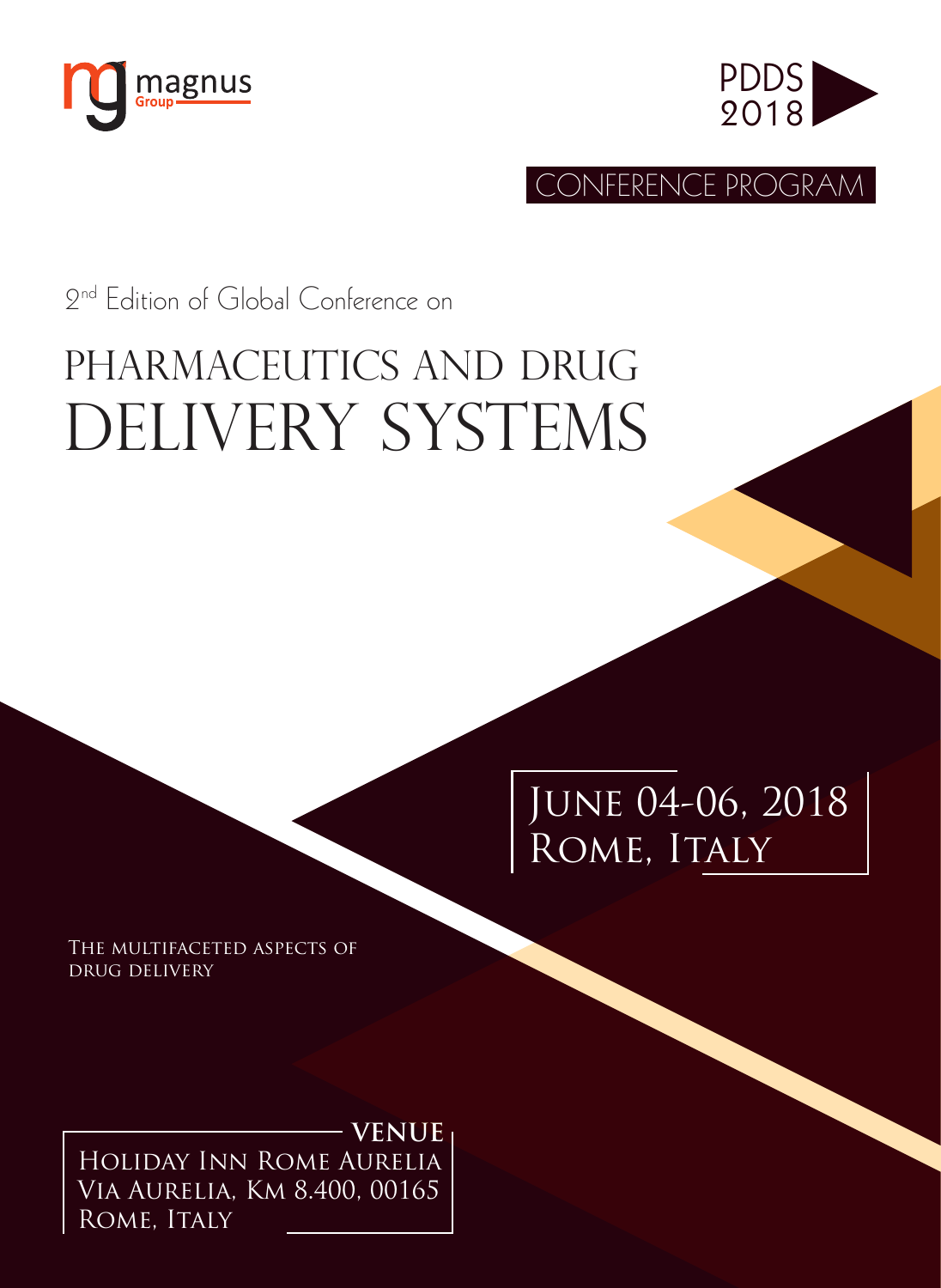## **Day 1 June 04, 2018 (Monday) @ Olimpica 2**

08:00-08:40 Registrations

Moderator Georgina Kate Such, University of Melbourne, Australia

08:40-09:00 Introduction

### **Keynote Presentations**

| 09:00-09:40 | Title: Next generation of drug delivery system: Stimuli-sensitive combination<br>nanopreparations<br>Vladimir P. Torchilin, Northeastern University, USA                  |         |
|-------------|---------------------------------------------------------------------------------------------------------------------------------------------------------------------------|---------|
| 09:40-10:20 | Title: Drug screening and targeting against the stem subpopulation of cancer cells<br>Esmaiel Jabbari, University of South Carolina, USA                                  |         |
| 10:20-11:00 | Title: Targeting nanomedicine to the vascular endothelium<br>Vladimir Muzykantov, University of Pennsylvania the Perelman School of Medicine, USA                         |         |
| 11:00-11:20 | <b>Coffee Break</b>                                                                                                                                                       | @ Foyer |
| 11:20-12:00 | Title: Nanoparticle delivery of mitochondria-associated microRNA regulating inflammation in<br>the central nervous system<br>Joe E. Springer, University of Kentucky, USA |         |
| 12:00-12:40 | Title: Signaling peptides for brain diseases: Delivery and action                                                                                                         |         |

|                    | Session on: Nanomedicines and Cellular Delivery   Novel Developments In Drug Delivery System                                                                                       |
|--------------------|------------------------------------------------------------------------------------------------------------------------------------------------------------------------------------|
| Session<br>Chairs: | Vladimir P. Torchilin, Northeastern University, USA<br>Georgina Kate Such, University of Melbourne, Australia                                                                      |
| 12:40-13:00        | Title: Understanding the Impact of nanoparticle structure on cellular response<br>Georgina Kate Such, University of Melbourne, Australia                                           |
| 13:00-13:20        | Title: Overcoming the barriers to effective targeted drug delivery through stem cell-derived<br>nano-ghosts<br>Marcelle Machluf, Technion – Israel Institute of Technology, Israel |
|                    | <b>Group Photo</b>                                                                                                                                                                 |
| 13:20-14:10        | @ Hotel Restaurant<br><b>Lunch Break</b>                                                                                                                                           |
| 14:10-14:30        | Title: Chimeric and multicompartment drug delivery systems: Lessons learned and future<br>perspectives<br>Natassa Pippa, University of Athens, Greece                              |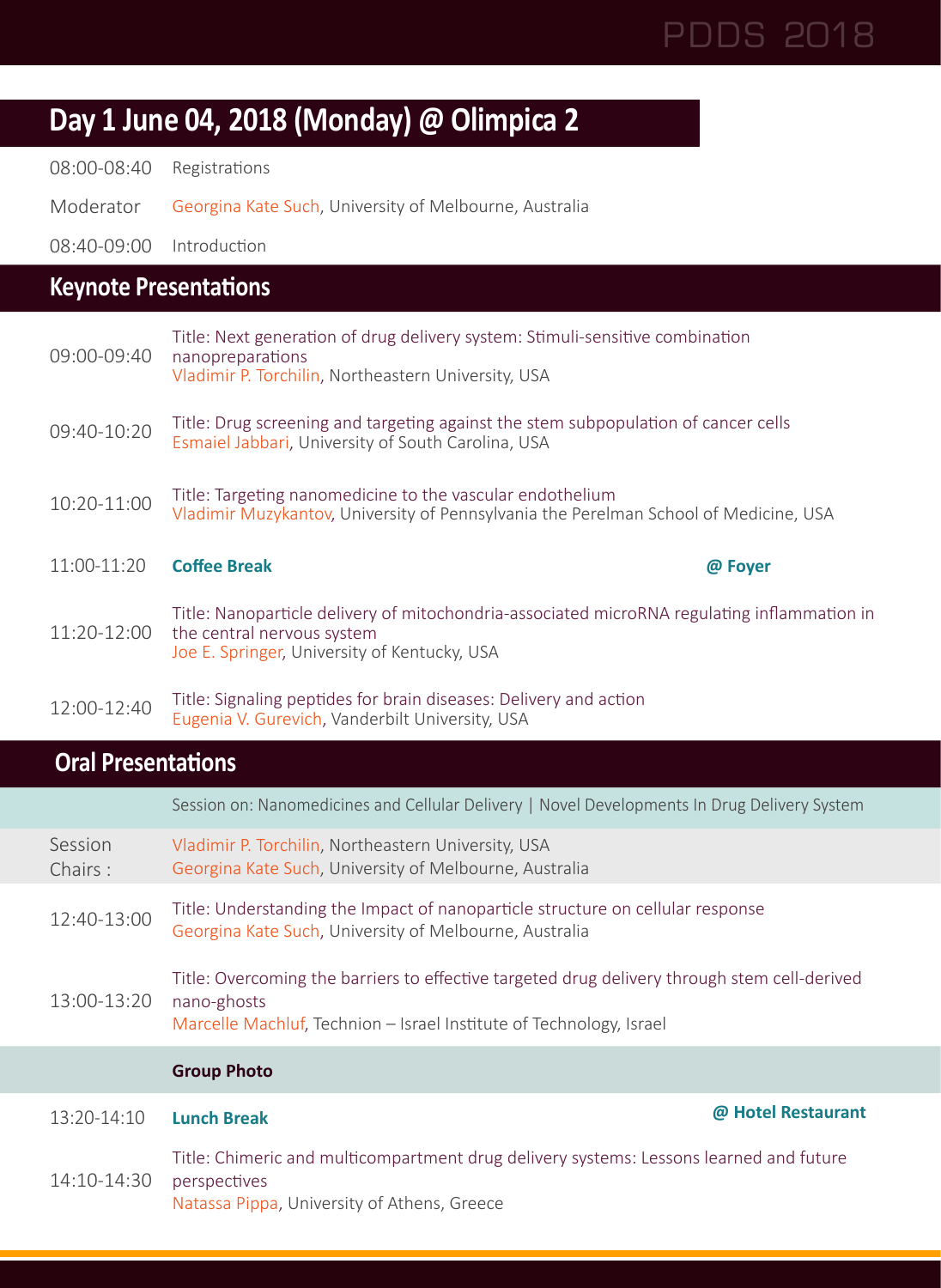|                            | Mikhail V. Khvostov, N.N. Vorozhtsov Institute of Organic Chemistry SB RAS, Russia<br>Title: Polyethylenimine-based nanoparticles decorated with small molecules mimicking RGD                                                                           |  |
|----------------------------|----------------------------------------------------------------------------------------------------------------------------------------------------------------------------------------------------------------------------------------------------------|--|
| 15:30-15:50<br>15:50-16:10 | Ilya Yakavets, Universite de Lorraine, France<br>Title: Arabinogalactan and glycyrrhizic acid as promising agents for oral drug delivery                                                                                                                 |  |
|                            | Title: Cyclodextrin-based photoactive liposomal nanoparticles for tumor targeting                                                                                                                                                                        |  |
| 15:10-15:30                | Title: The influence of gut microbiota-mediated bile acid metabolism on the cellular<br>response to therapeutics at the intestinal barrier<br>Elaine Frances Enright, University College Cork, Ireland                                                   |  |
| 14:50-15:10                | Title: Getting health allies from agriculture enemies: Plant viruses as smart nanoparticles for<br>vaccine/drug delivery<br>Selene Baschieri, Italian National Agency for New Technologies, Energy and Sustainable<br>Economic Development (ENEA), Italy |  |
| 14:30-14:50                | Title: Delivery of siRNA in vivo to the liver using redox sensitive and ionizable lipids<br>Daniel Zucker, NOF Europe GmbH, Germany                                                                                                                      |  |

#### **NETWORKING**

### **GALA DINNER @ 20:00 HOTEL RESTAURANT**

## **Day 2 : June 05, 2018 (Tuesday) @ Olimpcia 2**

Moderator Biana Godin, Houston Methodist Research Institute, USA

### **Keynote Presentations**

| 09:00-09:40 | Title: Physicochemical characterization of co-crystals and cyclodextrin inclusion complexes of<br>bioactive molecules<br>Mino R. Caira, University of Cape Town, South Africa |
|-------------|-------------------------------------------------------------------------------------------------------------------------------------------------------------------------------|
| 09:40-10:20 | Title: Peptide Delivery to the brain: A novel treatment for migraine<br>Gillian Hutcheon, Liverpool John Moores University, UK                                                |

|         | Session on: Advanced drug delivery systems   Therapeutic Drug Carrier Systems   Preformulation<br>Studies   In Vitro Models for Drug Screening   Biodrugs, Biomolecules and Therapeutics |
|---------|------------------------------------------------------------------------------------------------------------------------------------------------------------------------------------------|
| Session | Mino R. Caira, University of Cape Town, South Africa                                                                                                                                     |
| Chairs: | Gillian Hutcheon, Liverpool John Moores University, UK                                                                                                                                   |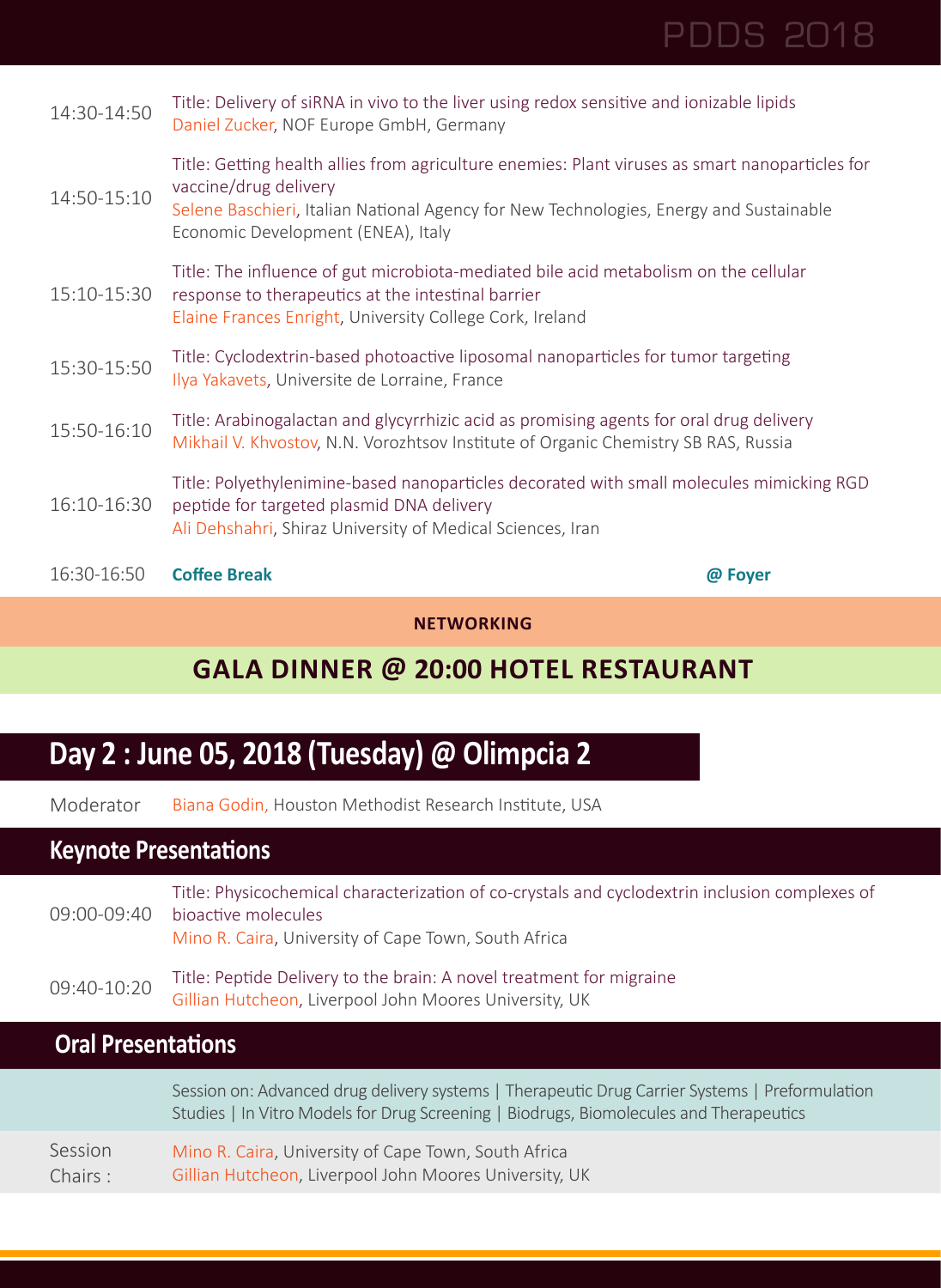### 10:20-10:40 Title: Lipid based parenteral depots for biomolecules, an update on recent work Gerhard Winter, LMU Munchen, Germany 10:40-11:00 roxithromycin, naproxen and meloxicam Title: The effects of drug encapsulation into gellan gum matrix by the example of Tomasz Osmalek, Poznan University of Medical Sciences (PUMS), Poland 11:00-11:20 **Coffee Break @ Foyer** 11:20-11:40 Title: 5-Tiered (pre-) formulation approach to support toxicology studies Marc Du Jardin, Janssen, Belgium 11:40-12:00 Title: Porous biodegradable particles for efficient transfollicular drug delivery Yulia Svenskaya, Saratov State University, Russia 12:00-12:20 Title: Novel RNA-carbohydrate conjugates for modulation of LDLR and cholesterol by transcriptional silencing Kira Astakhova, Technical University of Denmark, Denmark 12:20-12:40 Title: Myometrium-targeted liposomes for prevention of preterm labor Biana Godin, Houston Methodist Research Institute, USA 12:40-13:00 Title: Poly (vinyl pyrrolidone) nanofibers as drug delivery of sildenafil citrate Luis Jesus Villarreal Gomez, Universidad Autonoma de Baja California, Mexico 13:00-13:20 Title: The reversal of type 2 diabetes - the role of the bile acids Gerald H Tomkin, Beacon Hospital and Trinity College Dublin, Ireland

PDDS 2018

#### 13:20-14:10 **Lunch Break @ Hotel Restaurant**

#### **14.10-14.50 - Workshop**

Title: Challenges of in vitro drug release testing in case of advanced mucosal formulations Mario Jug, University of Zagreb, Croatia

| 14:50-15:10 | Title: New potential nanotechnology-based therapy with novel Gal-3 inhibitor for the<br>treatment of rheumatoid arthritis<br>Nataliya Storozhylova, University of Santiago de Compostela, Spain                                |
|-------------|--------------------------------------------------------------------------------------------------------------------------------------------------------------------------------------------------------------------------------|
| 15:10-15:30 | Title: New aerosol treatment for human nasal cavity through numerical simulation<br>Hadrien Calmet, Barcelona Supercomputing Center (BSC-CNS), Spain                                                                           |
| 15:30-15:50 | Title: Numerical evaluation of exhalation through the nose treatment for eosinophilic<br>chronic rhinosinusitis using computational fluid dynamics<br>Takahisa yamamoto, National Institute of Technology, Gifu College, Japan |
| 15:50-16:10 | Title: Case presentation: Patient with metastatic pancreatic adenocarcinoma treated with<br>nanoliposomal irinotecan combination therapy<br>Matej Dobravc Verbic, University Medical Centre Ljubljana, Slovenia                |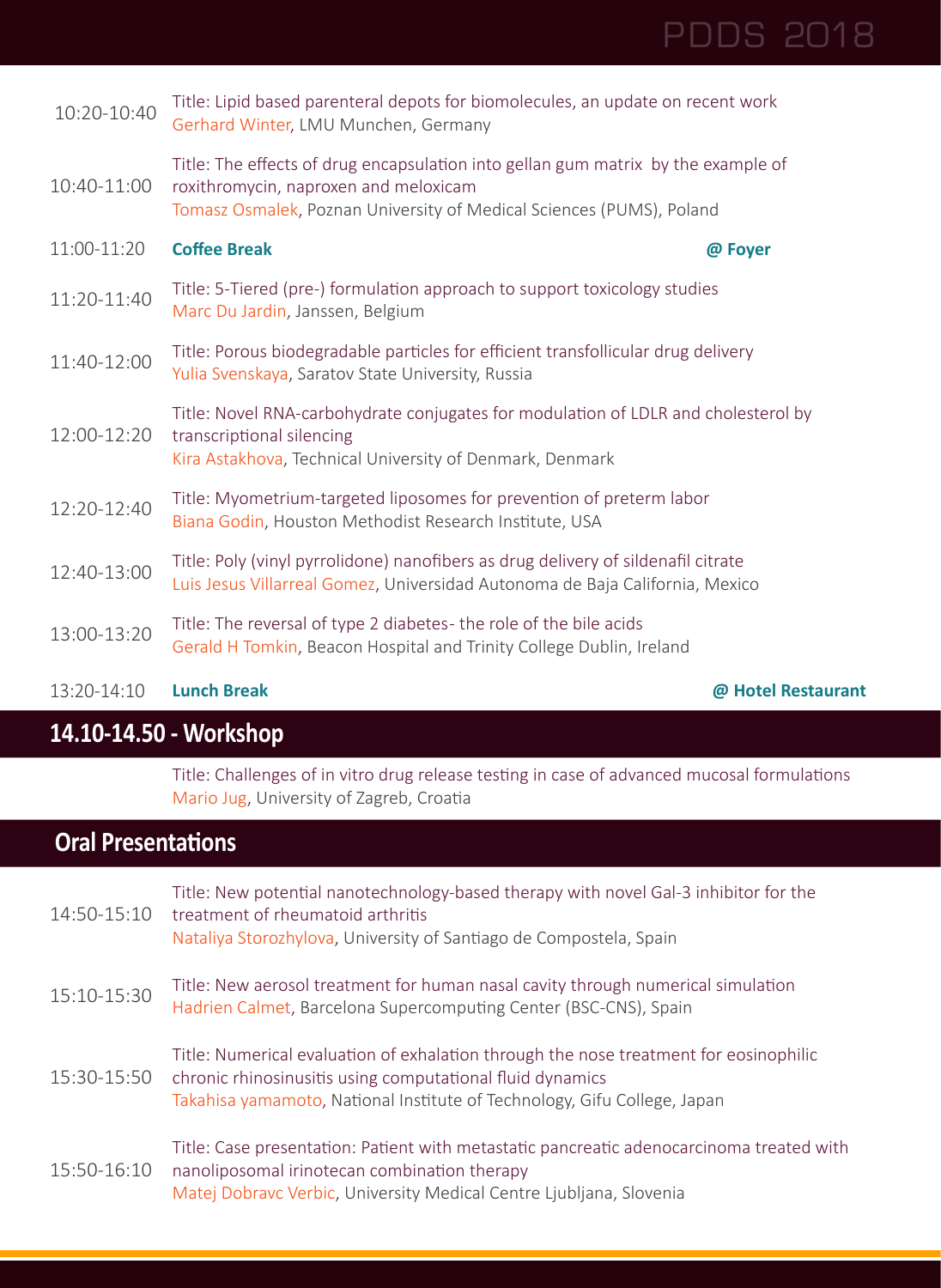| 16:10-16:30    | <b>Coffee Break</b>                                                                                                                                                                                                                         | @ Foyer |
|----------------|---------------------------------------------------------------------------------------------------------------------------------------------------------------------------------------------------------------------------------------------|---------|
| 16:30-16:50    | Title: Nanostructured biomaterials and technologies for bone regeneration<br>Marcelo Nacucchio, University of Buenos Aires, Argentina                                                                                                       |         |
| 16:50-17:10    | Title: Brain targeted nanotherapeutics: An enticing journey from ideation to product<br>realization<br>Vandana B. Patravale, Institute of Chemical Technology, India                                                                        |         |
| 17:10-17:30    | Title: Investigations on the cytotoxic effect of gold nanoparticles synthesized using<br>Ferulic acid on human epidermoid carcinoma (A431) cells<br>Lonchin Suguna, Central Leather Research Institute, India                               |         |
|                | 11.00-14.10 - Poster Presentations                                                                                                                                                                                                          |         |
| P1             | Title: Discovering multiple drug binding sites and modes with Wrap 'n' Shake<br>Monika Eniko Balint, University of Pecs, Hungary                                                                                                            |         |
| P <sub>2</sub> | Title: Thermoresponsive nanocarriers for doxorubicin delivery combined with hyperthermia<br>Ilya Yakavets, Universite de Lorraine, France                                                                                                   |         |
| P <sub>3</sub> | Title: In vivo siRNA delivery in whitefish: siRNA uptake and the efficacy of gene expression<br>silencing<br>Pawel Brzuzan, University of Warmia and Mazury in Olsztyn, Poland                                                              |         |
| P4             | Title: Unnatural amino acids derived peptidomimetics with potent anti-biofilm activity<br>Jeong Kyu Bang, Korea Basic Science Institute, Republic of Korea                                                                                  |         |
| P5             | Title: Poly(glycolide-ε-caprolactone) and poly(glycolide-ε-caprolactone-D,L-lactide) coatings<br>enriched with ciprofloxacin formed on metallic implants<br>Joanna Jaworska, Polish Academy of Sciences, Poland                             |         |
| P6             | Title: Dual-targeted biodegradable micelles for anticancer drug delivery<br>Katarzyna Jelonek, Polish Academy of Sciences, Poland                                                                                                           |         |
| P7             | Title: PLGA nanoparticles co-delivering MDR1 and BCL2 siRNA for overcoming resistance of<br>paclitaxel and cisplatin in recurrent or advanced ovarian cancer<br>Hyung Jun Ahn, Korea Institute of Sceince and Technology, Republic of Korea |         |
| P8             | Title: Non-invasive method for screening drug penetration in skin using different dermal<br>drug delivery systems by Raman microscopy<br>Attila Gacsi, University of Szeged, Hungary                                                        |         |
| P9             | Title: Eucommia ulmoides ameliorates glucotoxicity by suppressing advanced glycation end-<br>products in diabetic mice kidney<br>Sang Keun Ha, Korea Food Research Institute, South Korea                                                   |         |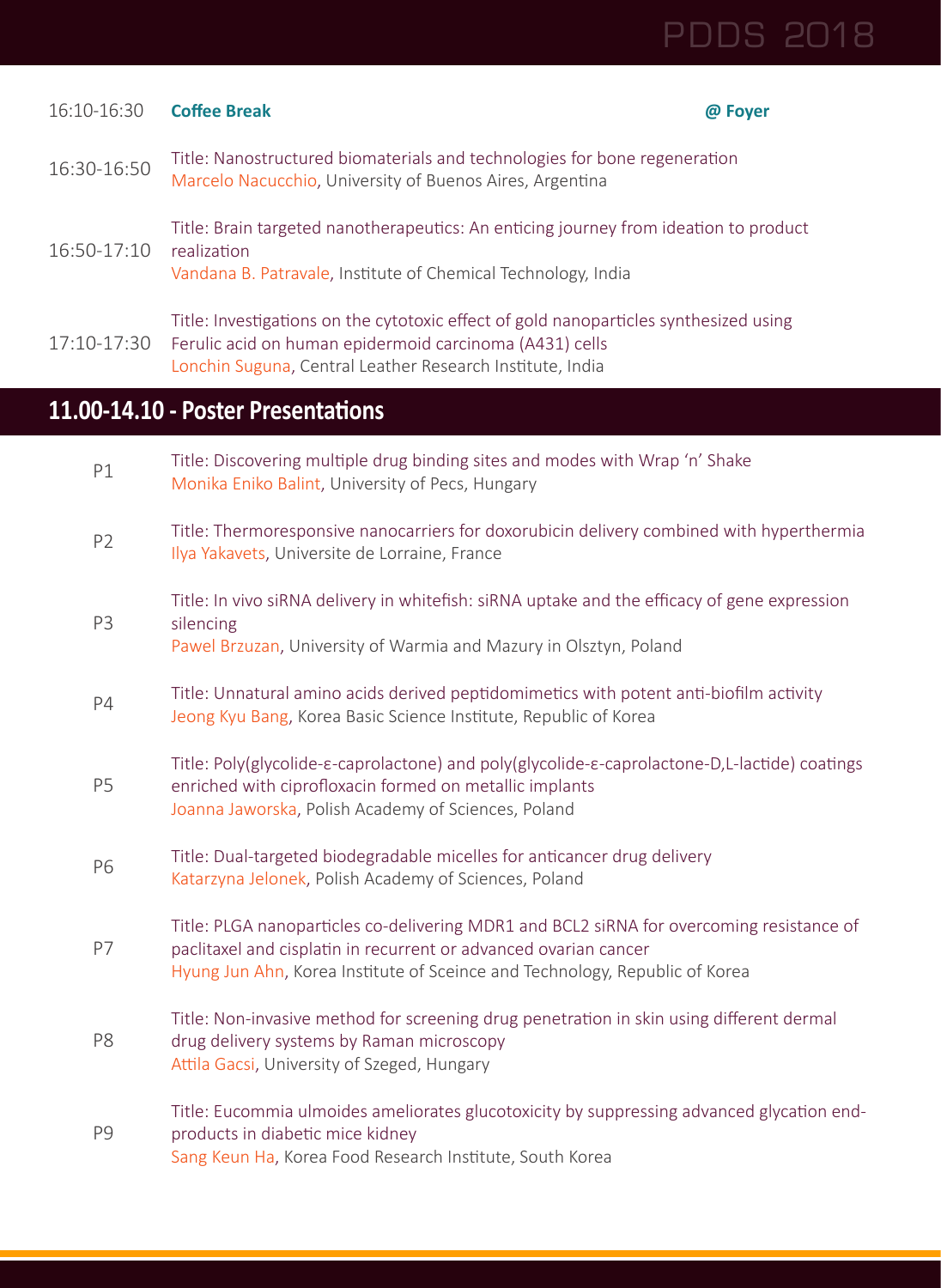|     | <b>NETWORKING</b>                                                                                                                                                                                            |
|-----|--------------------------------------------------------------------------------------------------------------------------------------------------------------------------------------------------------------|
| P14 | Title: The most sensitive neurodevelopmental period for the effects of methamphetamine<br>on creating predisposition to drug addiction in adulthood<br>Ivana Hrebickova, Charles University, Czech Republic  |
| P13 | Title: To be Announced<br>Yang Soo Kim, Asan Medical Center, University of Ulsan College of Medicine, Republic of Korea                                                                                      |
| P12 | Title: Radiolabeled drug/ligand loaded Micelles: Exploring diagnostic and therapeutic<br>potentials for glioma through the intranasal route<br>Prashant G. Upadhaya, Institute of Chemical Technology, India |
| P11 | Title: Quality evaluation of rifaximin tablets by an eco-friendly spectrophotometric method<br>in the ultraviolet region<br>Ana Carolina Kogawa, Universidade Estadual Paulista - UNESP, Brazil              |
| P10 | Title: Study of penetration and analgesic and antiinflamatory effects of indomethacin<br>nanoemulsion<br>Anayanti Arianto, University of Sumatera Utara, Indonesia                                           |

## **Day 3 : June 06, 2018 (Wednesday) @ Olimpcia 2**

Moderator Irina Ermolina, De Montfort University School of Pharmacy, UK

### **Keynote Presentations**

| 09:00-09:40 | Title: Drug delivery to the lungs from dry powder inhalers: Impact of the inhaler device and<br>patient inhalation manoeuvre<br>El Hassane Larhrib, University of Huddersfield, UK  |
|-------------|-------------------------------------------------------------------------------------------------------------------------------------------------------------------------------------|
| 09:40-10:20 | Title: Flexible analyses of population-based pharmaco-epidemiological studies of<br>comparative effectiveness and safety of drugs<br>Michal Abrahamowicz, McGill University, Canada |

|                    | Session on: Pharmaceutical Research   Neuropharmacology   Emerging Technologies in<br>Drug Delivery Systems                                                        |
|--------------------|--------------------------------------------------------------------------------------------------------------------------------------------------------------------|
| Session<br>Chairs: | El Hassane Larhrib, University of Huddersfield, UK<br>Irina Ermolina, De Montfort University School of Pharmacy, UK                                                |
| 10:20-10:40        | Title: HEA-HEMA hydrogels: Composition effect on physicochemical and pharmaceutical<br>properties<br>Irina Ermolina, De Montfort University School of Pharmacy, UK |
| 10:40-11:00        | Title: Cyclic GMP-AMP: A new hope for metabolic disease?<br>Chaodong Wu, Texas A&M University, USA                                                                 |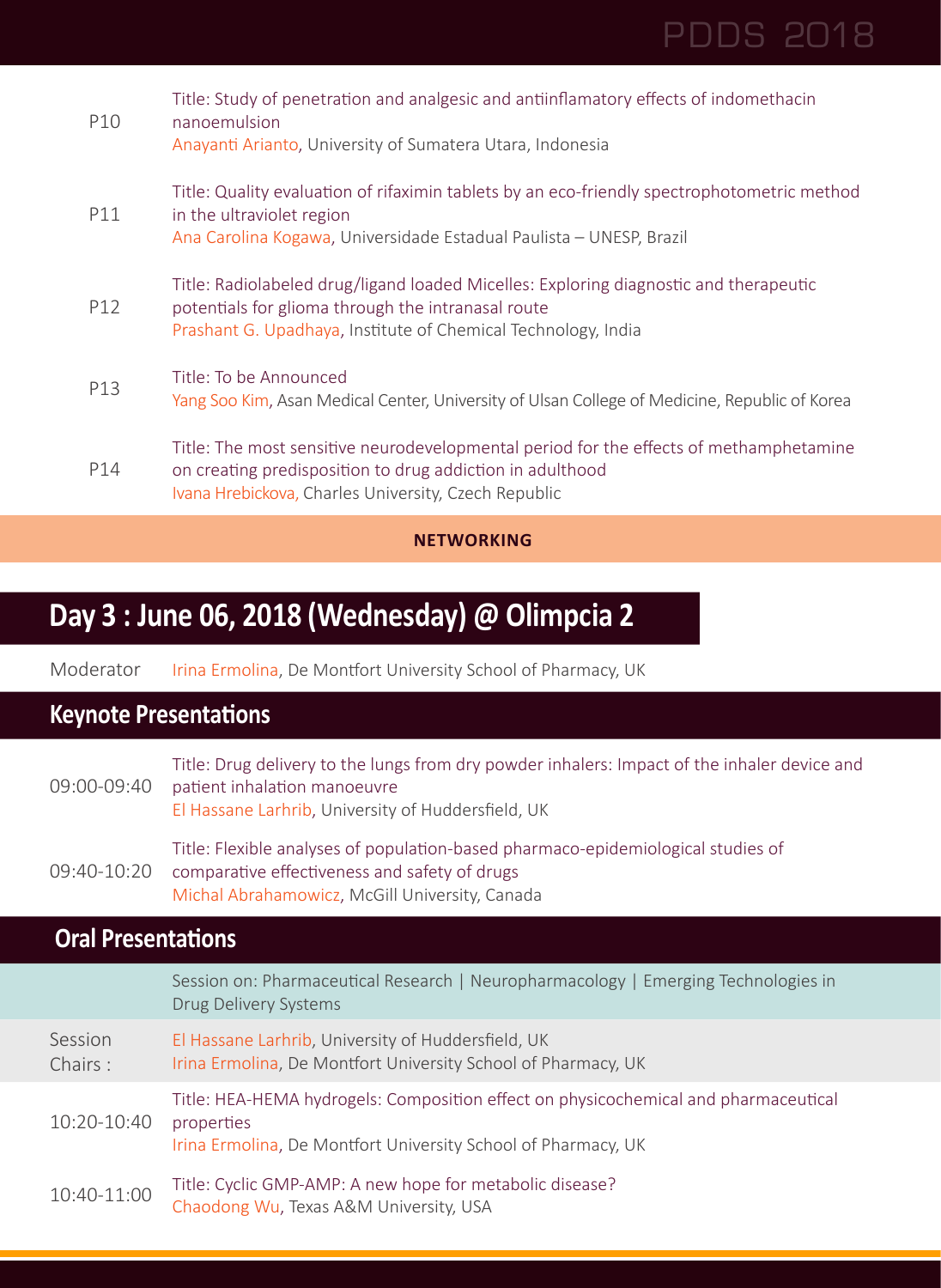| 11:00-11:20 | <b>Coffee Break</b>                                                                                                                                                                                                                        | @ Foyer            |
|-------------|--------------------------------------------------------------------------------------------------------------------------------------------------------------------------------------------------------------------------------------------|--------------------|
| 11:20-11:40 | Title: Computational blind docking of ligands to drug targets: Methodology and applications<br>Csaba Hetenyi, University of Pecs, Hungary                                                                                                  |                    |
| 11:40-12:00 | Title: The competitive binding studies of CMP inhibitor and polysialic acid (polySia) to the<br>polybasic polysialyltransferase domain (PSTD) in the polysialyltransferase<br>Guo-Ping Zhou, Guangxi Academy of Sciences, China            |                    |
| 12:00-12:20 | Title: The main trends in the developing novel therapeutics for alzheimer's disease<br>treatment<br>Sergey Bachurin, Russian Academy of Sciences, Russia                                                                                   |                    |
| 12:20-12:40 | Title: Casein-based nanovehicles for oral delivery of chemotherapeutic combinations to<br>overcome multidrug resistance in gastric cancer<br>Maya Bar-Zeev, Technion - Israel Institute of Technology, Israel                              |                    |
| 12:40-13:00 | Title: Use of an inflating agent to engineer novel lactose carrier for inhalation and drug<br>deposition in-vitro using three model drugs: Salbutamol, beclomethasone and fluticasone<br>Ursula Thevarajah, University of Huddersfield, UK |                    |
| 13:00-13:20 | Title: Characterization of lactose carrier for dry powder inhaler formulations<br>Faiza Naseer, University of Huddersfield, UK                                                                                                             |                    |
| 13:20-14:10 | <b>Lunch Break</b>                                                                                                                                                                                                                         | @ Hotel Restaurant |
| 14:10-14:30 | Title: EAAT3 proteins as a pharmacological target for the design of new antiepileptic drugs<br>Lourdes Amable Vega Rasgado, Escuela Nacional de Ciencias Biologicas del Instituto<br>Politecnico Nacional, Mexico                          |                    |
| 14:30-14:50 | Title: Hard alginate capsules shell as enteric capsules<br>Hakim Bangun, University of Sumatera Utara, Indonesia                                                                                                                           |                    |
| 14:50-15:10 | Title: Synthesis and cytotoxicity studies on novel piperazinylacetamides<br>Enise Ece Gurdal, Yeditepe University, Turkey                                                                                                                  |                    |
| 15:10-15:30 | Title: Stability studies on the formulations of inclusion complex of tenoxicam in SBE, $\beta$<br>cyclodextrin and beta cyclodextrin<br>K.V.R.N.S.Ramesh, RAK Medical & Health Sciences University, UAE                                    |                    |
| 15:30-15:50 | Title: Development and evaluation of self micro emulsifying drug delivery systems of<br>itraconazole<br>Hemant K. S. Yadav, RAK Medical & Health Science University, UAE                                                                   |                    |
| 15:50-16:10 | Title: Microbiological pharmaceutical analysis: Better safe than sorry<br>Ana Carolina Kogawa, Universidade Estadual Paulista - UNESP, Brazil                                                                                              |                    |
| 16:10-16:30 | <b>Coffee Break</b>                                                                                                                                                                                                                        | @ Foyer            |
| 16:30-16:50 | Title: Nature of naproxen enantiomers medicinal activity difference. Study by using model<br>systems and modern physical methods.<br>Tatyana V. Leshina, Voevodsky Institute of Chemichal Kinetics and Combustion SB RAS, Russia           |                    |